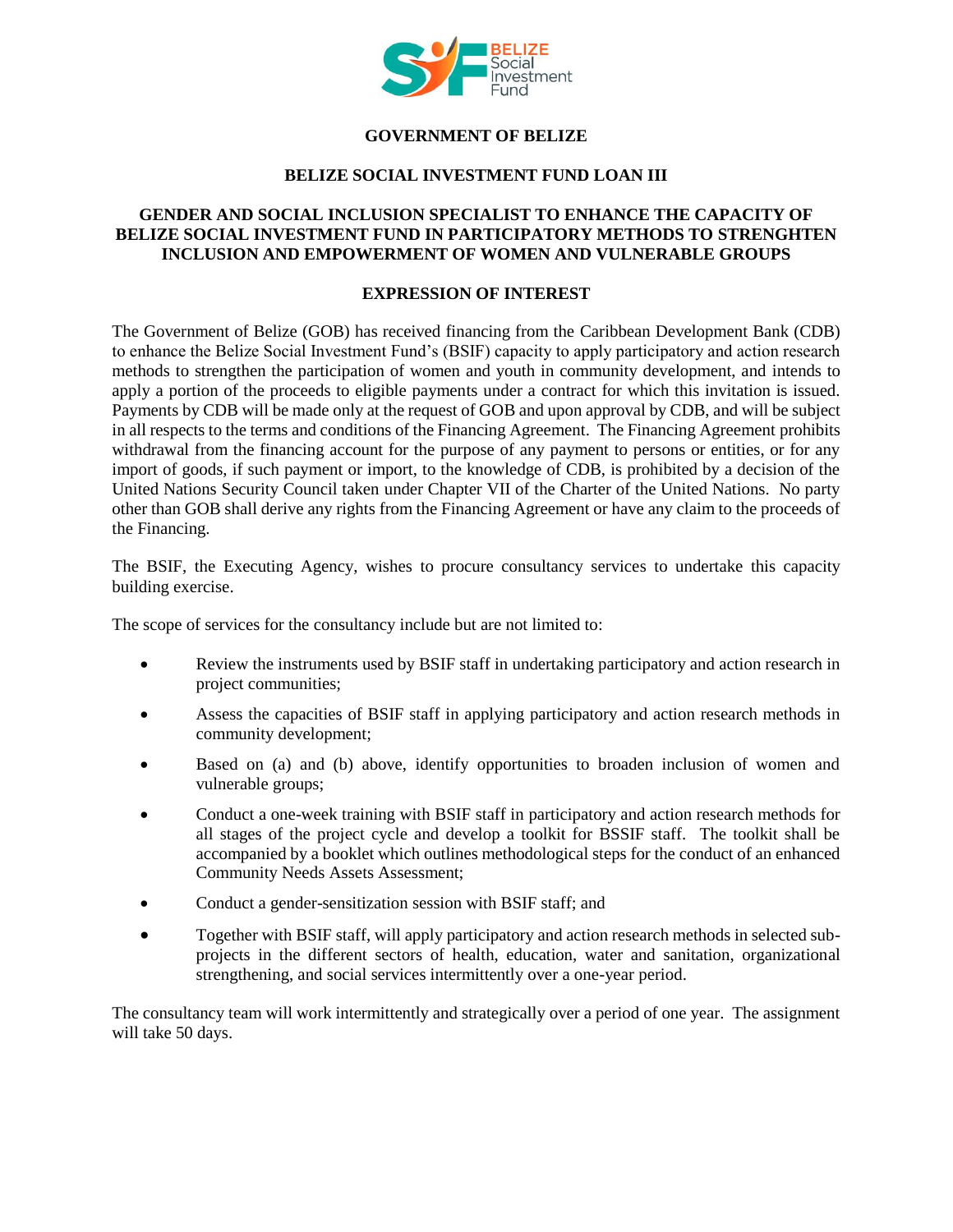The BSIF now invites interested eligible consultants to submit Expressions of Interest (EOI) for the provision of these consultancy services.

Consultants shall be eligible to participate if:

- (a) in the case of a body corporate, it is legally incorporated or otherwise organized in an eligible country, has its principal place of business in an eligible country and is more than 50 per cent beneficially owned by citizen(s) and/or *bona fide* resident(s) of eligible country(ies) or by a body(ies) corporate meeting these requirements;
- (b) in the case of individuals and unincorporated firms, the persons or citizens or *bona fide* resident or residents of an eligible country; and in all cases, the consultant has no arrangement and undertakes not to make any arrangements, whereby any substantial part of the net profits or other tangible benefits of the contract will accrue or be paid to a person not a citizen or *bona fide* resident of an eligible country.

Eligible countries are member countries of CDB. The Member Countries of the CDB can be found at the following web address:<http://www.caribank.org/about-cdb/member-countries>

The attention of interested Consultants is drawn to paragraph 1.9 of CDB's Guidelines for the Selection and Engagement of Consultants (2011), setting forth CDB's policy on conflict of interest.

In the assessment of submissions, consideration will be given to technical competence, qualifications and experience, local and regional experience on similar assignments, financial capability and existing commitments. All information must be submitted in English. Further information may be obtained from the first address below between the hours of 8:00a.m. – 5:00p.m. Monday to Friday, except on Public Holidays.

One (1) original and four (4) hard copies of the Expression of Interest must be received at the first address below no later than **3:00 p.m.** on **Friday, September 1, 2017** and one (1) hard copy must be sent simultaneously to CDB at the second address below. The sealed envelope containing each submission should include the name and address of the applicant and shall be clearly marked **"Expression of Interest – Gender and Social Inclusion Specialist to Enhance the Capacity of BSIF in Participatory Methods to Strengthen Inclusion and Empowerment of Women and Vulnerable Groups".**

Following the assessment of submissions, a short-list, of not less than three and not more than six applicants will be compiled. Consultants on the short list will be provided with full terms of reference, and invited to submit technical and financial proposals to undertake the assignment. GOB reserves the right to accept or reject late applications or to cancel the present invitation partially or in its entirety. It will not be bound to assign any reason for not short-listing any applicant and will not defray any costs incurred by any applicant in the preparation and submission of statements.